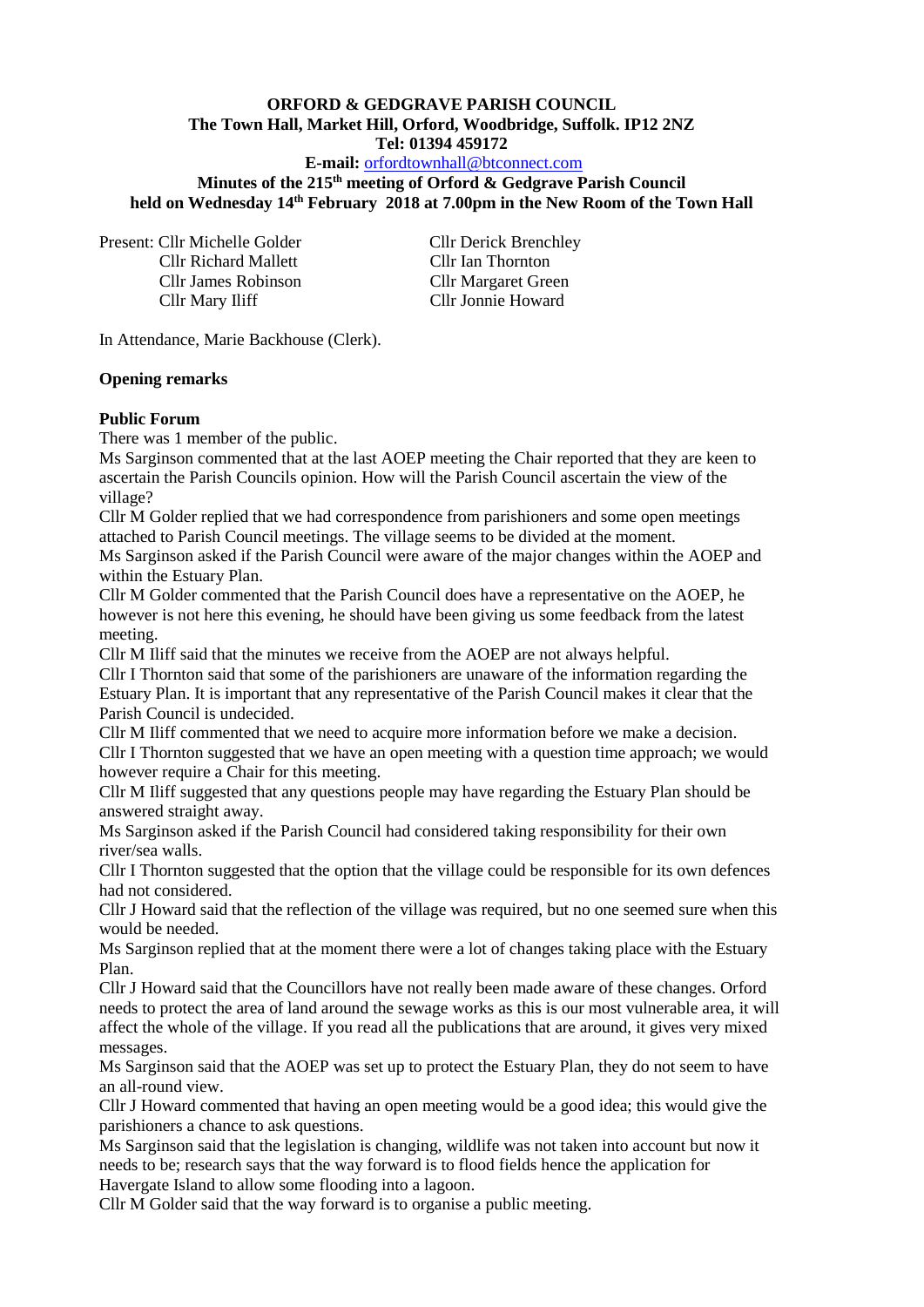Ms Sarginson replied that funding would be easier if the village thought they were protecting their own property and village.

# **MINUTES**

#### **1. Reports from Representatives**

- 1. County Councillor Andrew Reid. Apologies sent.
- 2. District Councillor Ray Herring Absent and no report sent.
- **2. Apologies for absence:** Cllr P Smith, M Finney, A Macro & M Smy.

#### **3. Declarations of interest:**

Cllr J Howard – neighbour to 45 Daphne Road, Orford (planning).

- **4. Applications for dispensation:** None
- **5. It was unanimously agreed that the minutes of the 214th Parish Council Meeting held on Wednesday 10th January 2018 and the F&GP meeting of the 13th February 2018 be accepted as a true record**
- **6. Matters arising from the 214<sup>th</sup> Parish Council Meeting held on 10<sup>th</sup> January 2018 and the F&GP meeting of the 13th February 2018.**

Cllr I Thornton asked why Ray Herring had commented that the Parish Council was in support of the Enabling Development. He asked if anyone had ever given him that impression. It was suggested that all the Councillors should remain impartial.

### **7. Finance**

7.1 The Council received, noted and approved the cheques and balances from  $1<sup>st</sup>$  January – 31<sup>st</sup> January 2018.

## **8. Planning**

### **DC/18/0250/TCA – High House, High Street, Orford**

This was a request for various alterations to various trees.

Cllr R Mallett reported that this was an application to tidy up some of some of the trees that are over hanging the highway and also some trees within the garden.

The Parish Council had no objection to this proposal.

### **DC/18/0141/FUL & 0142/LBC – 87 Market Hill, Orford**

This was a request for the revised and reduced proposal to DC/17/2911/FUL –Partial demolition of later rear extensions and garages, refurbishment of shop unit to enable re-use including repair of façade and structural repairs, conversion of former smokehouse to form one dwelling, sub-division of cottage to form two units with reduced extensions.

Cllr J Howard reported that this planning application was a slightly amended one; the size of the properties had been reduced; the shop will remain the same as it is. This will however require access for approximately 5 cars.

The concern from all the Councillors was the traffic that will be generated considering the amount of foot traffic that uses the lane at the moment. This is a way for people to walk to the quay, visit the Butchers, use the public toilets, and use an entrance to the Town Hall.

The Parish Council had no objection to the application but asked for their concerns about the traffic to be noted.

### **DC/18/0247/FUL – 20 Ferry Road, Orford**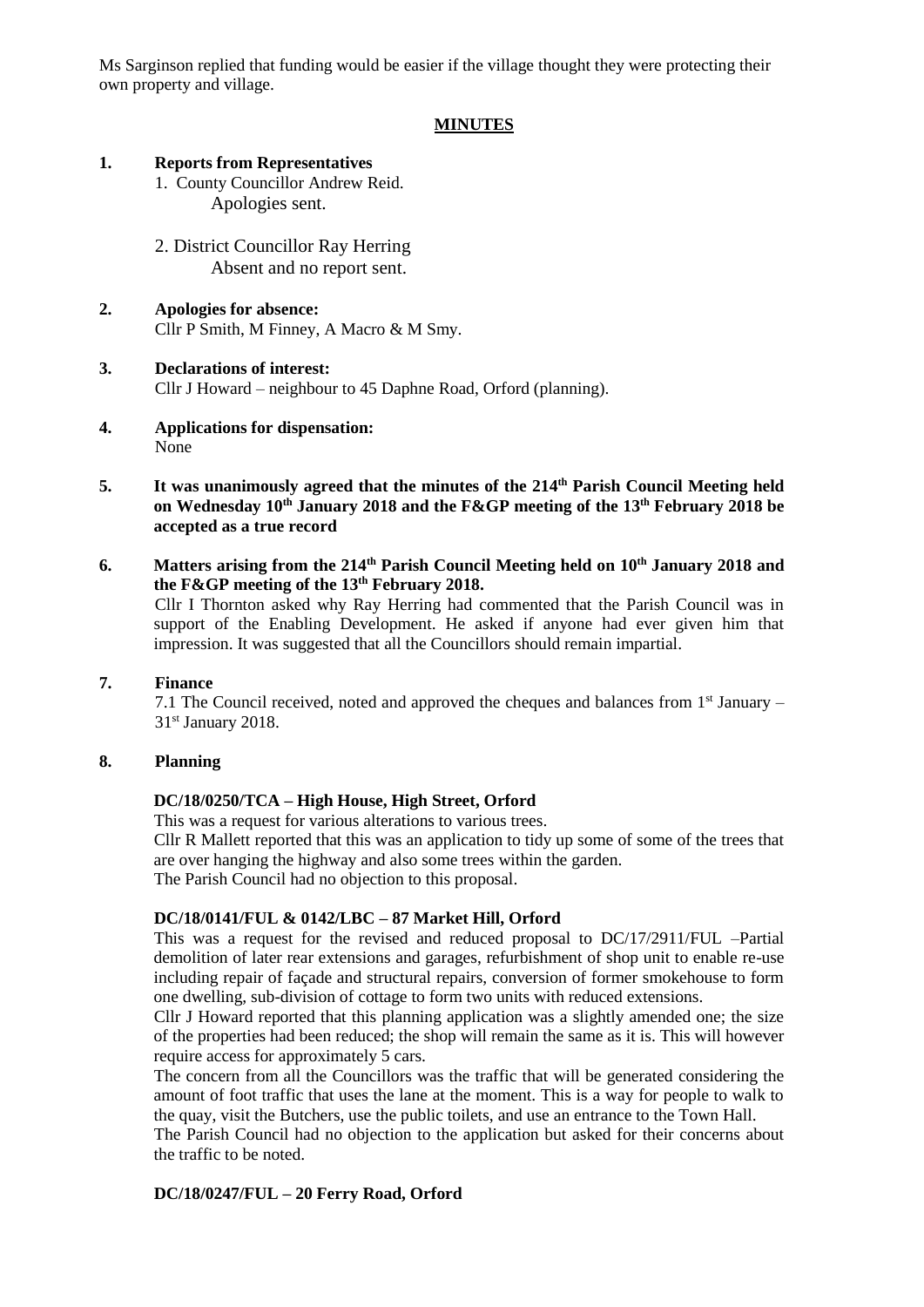This was a request to erect a small timber framed studio with WC. Demolish part of lean to shed (in disrepair).

Cllr J Howard reported that this is a standard built studio with a WC.

The Parish Council had no objection to this proposal.

# **DC/18/0259/FUL & 0260/LBC – 45 Daphne Road, Orford**

This was a request for a replacement window and door, new timber cladding to the extension, new roof lights, re-roofing to the extension and internal alterations.

Cllr J Howard commented that this is to change the doors and windows, still using wood, also some interior alterations.

The Parish council had no objection to this proposal.

# **DC/18/0288/FUL & 0289/LBC – Site at rear of 87 Market Hill, Orford**

This was a request for the erection of a three bed cottage.

Cllr J Howard reported that this was a very nice building, good design.

The Parish Council had no objection to this proposal although they wish to have the same comments noted about the amount of traffic generated, (8 cars with all the properties).

## **DC/17/5080/FUL – Otway, Quay Street, Orford**

This was a request for the construction of two storey extension and associated alterations. (Revised plans)

Cllr J Howard reported that this is a smaller extension. The Parish Council had no objection to this proposal.

## **DC/18/0399/FUL – 5 Newton Bungalows, Newton Broadway, Orford**

This was a request for the erection of a kitchen extension; insertion of rear dormer to accommodate a loft conversion and insertion of 1 roof light on front elevation. Cllr J Howard commented that this was a well-designed alteration to an existing bungalow. The Parish Council had no objection to this proposal.

### **DC/18/0589/AGO – Havergate Island, Orford**

This was a request to create an additional spillway into the northern lagoons by lowering 700m of very poorly designed seawall from 2.5m AOD to 2m AOD. The Parish Council had no objection to this proposal.

### **9. Parish Council Business:-**

### **(1) Policies – Gritting, Village Green and Signs policy**

Cllr J Robinson proposed that we adopted the Gritting, Village Greens and Signs policy; this was seconded by Cllr J Howard and agreed by all.

# **(2) Data Protection**

Cllr M Golder reported that the Parish council had received a considerable amount of information from SALC and LCPAS regarding Data Protection. SALC rates their cost on the amount our precept is, which means that we would need to pay  $\pounds1,650$  initially. The lower part of the precept scale would cost £600.

The Clerk commented that the Parish Council does not hold a significant amount of data; therefore we could request to be placed in the lower bracket.

Cllr I Thornton asked if the NOTT and the PC could be in partnership and split the cost.

Cllr M Iliff commented that the NOTT would have rules surrounding this idea.

This item will be revisited when more information is available.

# **(3) Fish & Chip Tender & Ice Cream Tender**

Please see the in camera minutes for this item.

### **(4) Castle Track**

Cllr M Golder reported that we had still not received any information from the Land Registry regarding the Castle Track. LCPAS have advised that we complete a couple of Statements of Truth even though we have submitted a considerable amount of evidence.